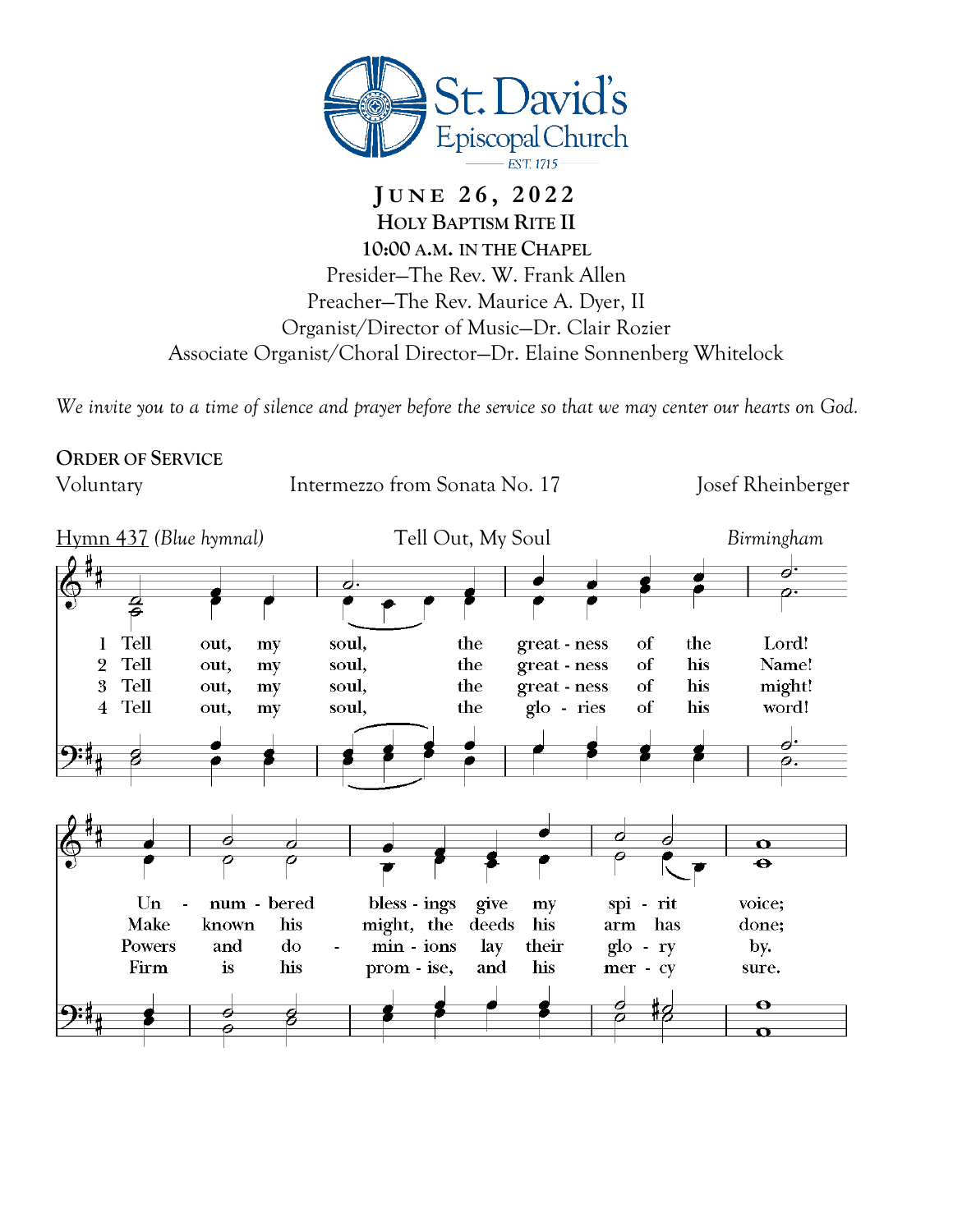

Words: Timothy Dudley-Smith (b. 1926); based on The Song of Mary Copyright ©1962 by Hope Publishing Company. All rights reserved. Used with permission. Music: Birmingham, from Repository of Sacred Music, Part II, 1813; har

#### **THE WORD OF GOD**

| Celebrant<br>People | Blessed be God: Father, Son and Holy Spirit.<br>And blessed be God's kingdom, now and for ever. Amen. |
|---------------------|-------------------------------------------------------------------------------------------------------|
| Celebrant           | There is one Body and one Spirit;                                                                     |
| People              | There is one hope in God's call to us;                                                                |
| Celebrant           | One Lord, one Faith, one Baptism;                                                                     |
| People              | One God and Father of all.                                                                            |

#### **The Collect of the Day**

*Celebrant* The Lord be with you. *People* **And also with you.** *Celebrant* Let us pray.

Almighty God, you have built your Church upon the foundation of the apostles and prophets, Jesus Christ himself being the chief cornerstone: Grant us so to be joined together in unity of spirit by their teaching, that we may be made a holy temple acceptable to you; through Jesus Christ our Lord, who lives and reigns with you and the Holy Spirit, one God, for ever and ever. **Amen.**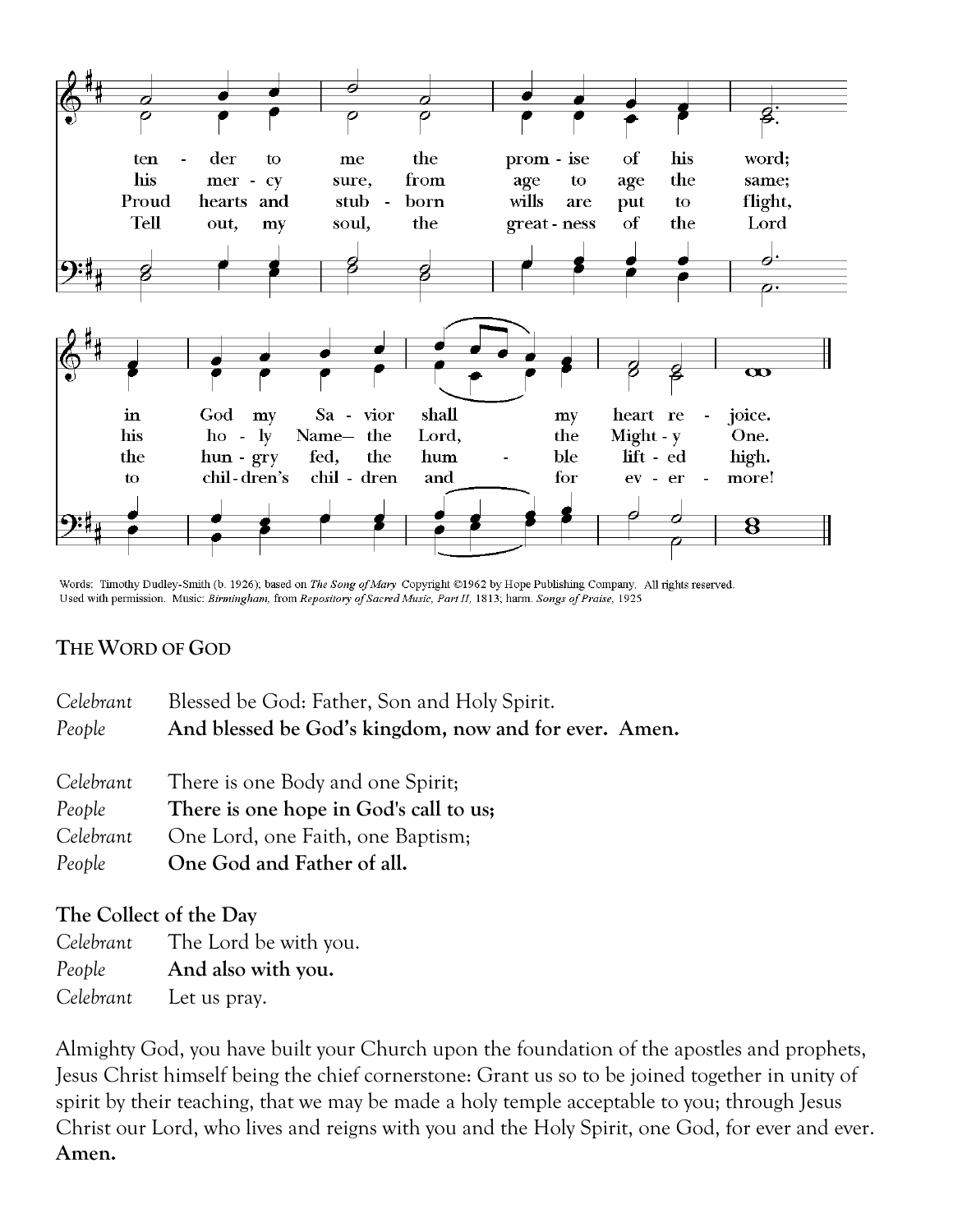# **The First Reading 1 Kings 19:15-16,19-21**

The LORD said to Elijah, "Go, return on your way to the wilderness of Damascus; when you arrive, you shall anoint Hazael as king over Aram. Also you shall anoint Jehu son of Nimshi as king over Israel; and you shall anoint Elisha son of Shaphat of Abel-meholah as prophet in your place." So he set out from there, and found Elisha son of Shaphat, who was plowing. There were twelve yoke of oxen ahead of him, and he was with the twelfth. Elijah passed by him and threw his mantle over him. He left the oxen, ran after Elijah, and said, "Let me kiss my father and my mother, and then I will follow you." Then Elijah said to him, "Go back again; for what have I done to you?" He returned from following him, took the yoke of oxen, and slaughtered them; using the equipment from the oxen, he boiled their flesh, and gave it to the people, and they ate. Then he set out and followed Elijah, and became his servant.

*Reader* The Word of the Lord. *People* **Thanks be to God.**

**The Psalm Psalm 16** *read in unison.*

**1 Protect me, O God, for I take refuge in you; I have said to the LORD, "You are my Lord, my good above all other."**

- **2 All my delight is upon the godly that are in the land, upon those who are noble among the people.**
- **3 But those who run after other gods shall have their troubles multiplied.**
- **4 Their libations of blood I will not offer, nor take the names of their gods upon my lips.**
- **5 O LORD, you are my portion and my cup; it is you who uphold my lot.**
- **6 My boundaries enclose a pleasant land; indeed, I have a goodly heritage.**
- **7 I will bless the LORD who gives me counsel; my heart teaches me, night after night.**
- **8 I have set the LORD always before me; because he is at my right hand I shall not fall.**
- **9 My heart, therefore, is glad, and my spirit rejoices; my body also shall rest in hope.**
- **10 For you will not abandon me to the grave, nor let your holy one see the Pit.**
- **11 You will show me the path of life; in your presence there is fullness of joy, and in your right hand are pleasures for evermore.**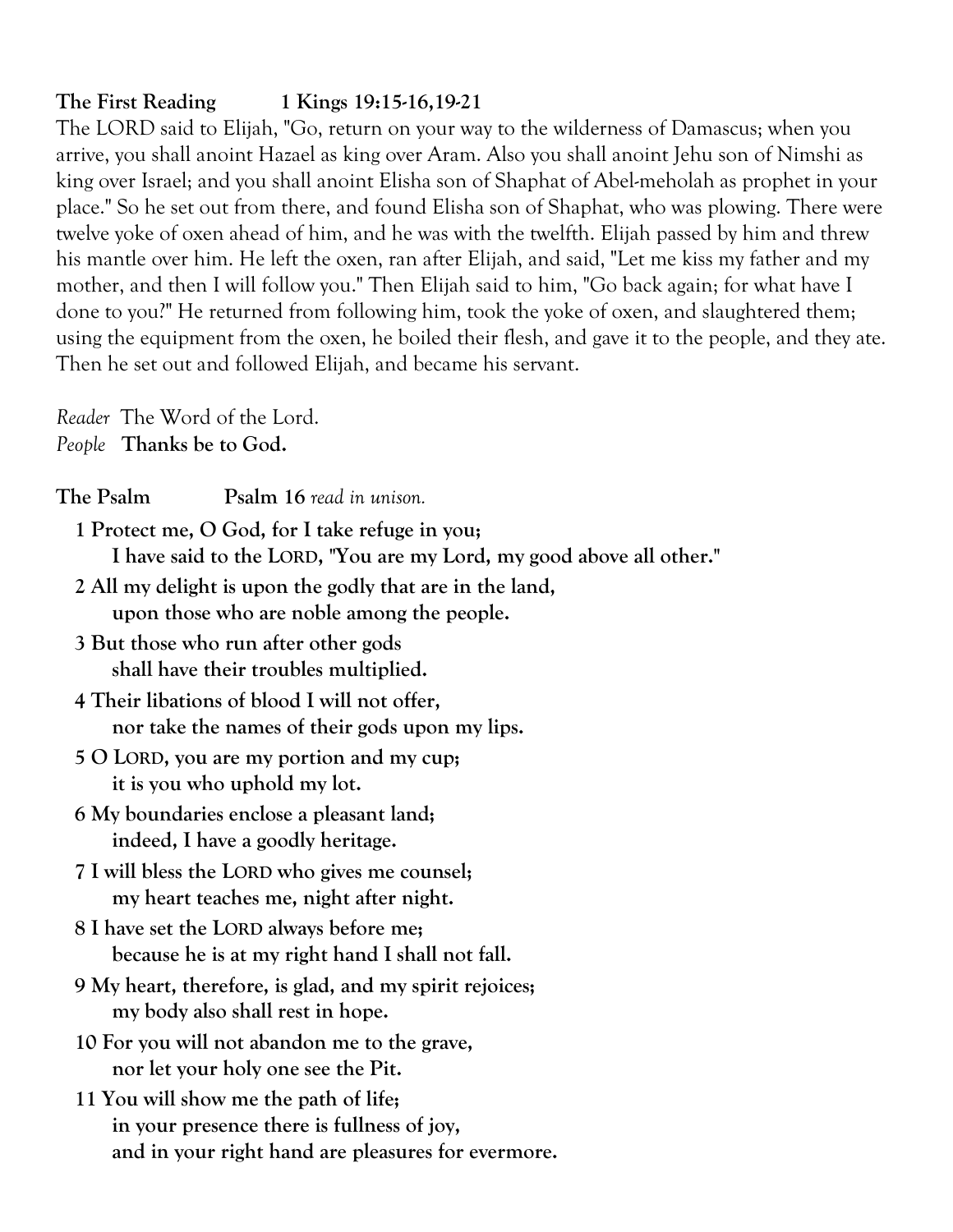# **The Second Reading Galatians 5:1,13-25**

For freedom Christ has set us free. Stand firm, therefore, and do not submit again to a yoke of slavery. For you were called to freedom, brothers and sisters; only do not use your freedom as an opportunity for self-indulgence, but through love become slaves to one another. For the whole law is summed up in a single commandment, "You shall love your neighbor as yourself." If, however, you bite and devour one another, take care that you are not consumed by one another. Live by the Spirit, I say, and do not gratify the desires of the flesh. For what the flesh desires is opposed to the Spirit, and what the Spirit desires is opposed to the flesh; for these are opposed to each other, to prevent you from doing what you want. But if you are led by the Spirit, you are not subject to the law. Now the works of the flesh are obvious: fornication, impurity, licentiousness, idolatry, sorcery, enmities, strife, jealousy, anger, quarrels, dissensions, factions, envy, drunkenness, carousing, and things like these. I am warning you, as I warned you before: those who do such things will not inherit the kingdom of God.

By contrast, the fruit of the Spirit is love, joy, peace, patience, kindness, generosity, faithfulness, gentleness, and self-control. There is no law against such things. And those who belong to Christ Jesus have crucified the flesh with its passions and desires. If we live by the Spirit, let us also be guided by the Spirit.

*Reader* The Word of the Lord.

*People* **Thanks be to God.**

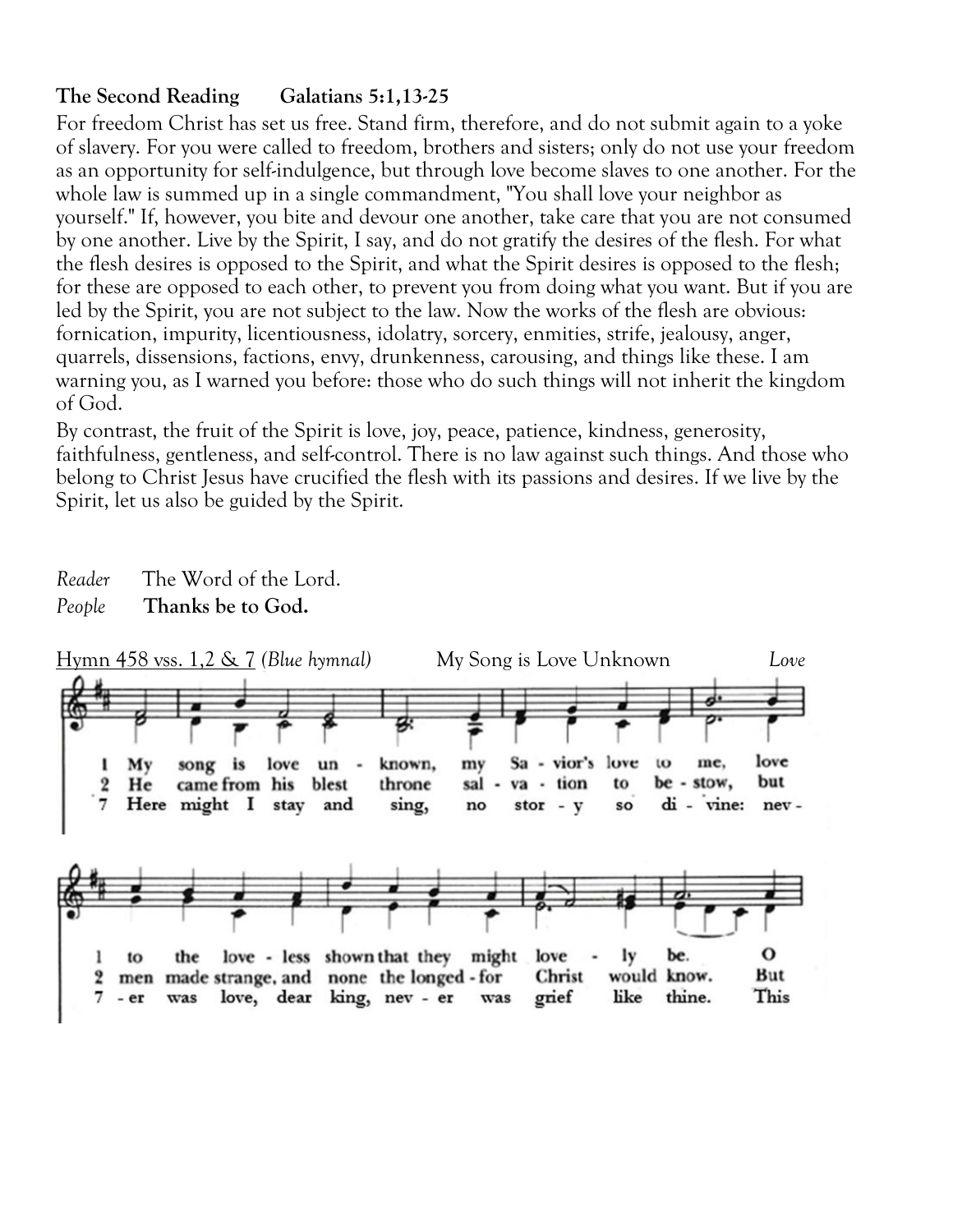

*Reader* The Holy Gospel of our Lord Jesus Christ according to Luke. *People* **Glory to you, Lord Christ.**

### **The Gospel Luke 9:51-62**

When the days drew near for Jesus to be taken up, he set his face to go to Jerusalem. And he sent messengers ahead of him. On their way they entered a village of the Samaritans to make ready for him; but they did not receive him, because his face was set toward Jerusalem. When his disciples James and John saw it, they said, "Lord, do you want us to command fire to come down from heaven and consume them?" But he turned and rebuked them. Then they went on to another village. As they were going along the road, someone said to him, "I will follow you wherever you go." And Jesus said to him, "Foxes have holes, and birds of the air have nests; but the Son of Man has nowhere to lay his head." To another he said, "Follow me." But he said, "Lord, first let me go and bury my father." But Jesus said to him, "Let the dead bury their own dead; but as for you, go and proclaim the kingdom of God." Another said, "I will follow you, Lord; but let me first say farewell to those at my home." Jesus said to him, "No one who puts a hand to the plow and looks back is fit for the kingdom of God."

## *Reader* The Gospel of the Lord. *People* **Praise to you, Lord Christ.**

#### **The Sermon**

*Candidates, parents and godparents join the clergy at the baptismal font.*

#### **Presentation and Examination of the Candidates**

| Presider<br>Parents and Godparents | The Candidate for Holy Baptism will now be presented.<br>I present Brinley Kathryn to receive the Sacrament of Baptism. |
|------------------------------------|-------------------------------------------------------------------------------------------------------------------------|
| Presider                           | Will you be responsible for seeing that the child you present is brought<br>up in the Christian faith and life?         |
| Parents and Godparents             | I will, with God's help.                                                                                                |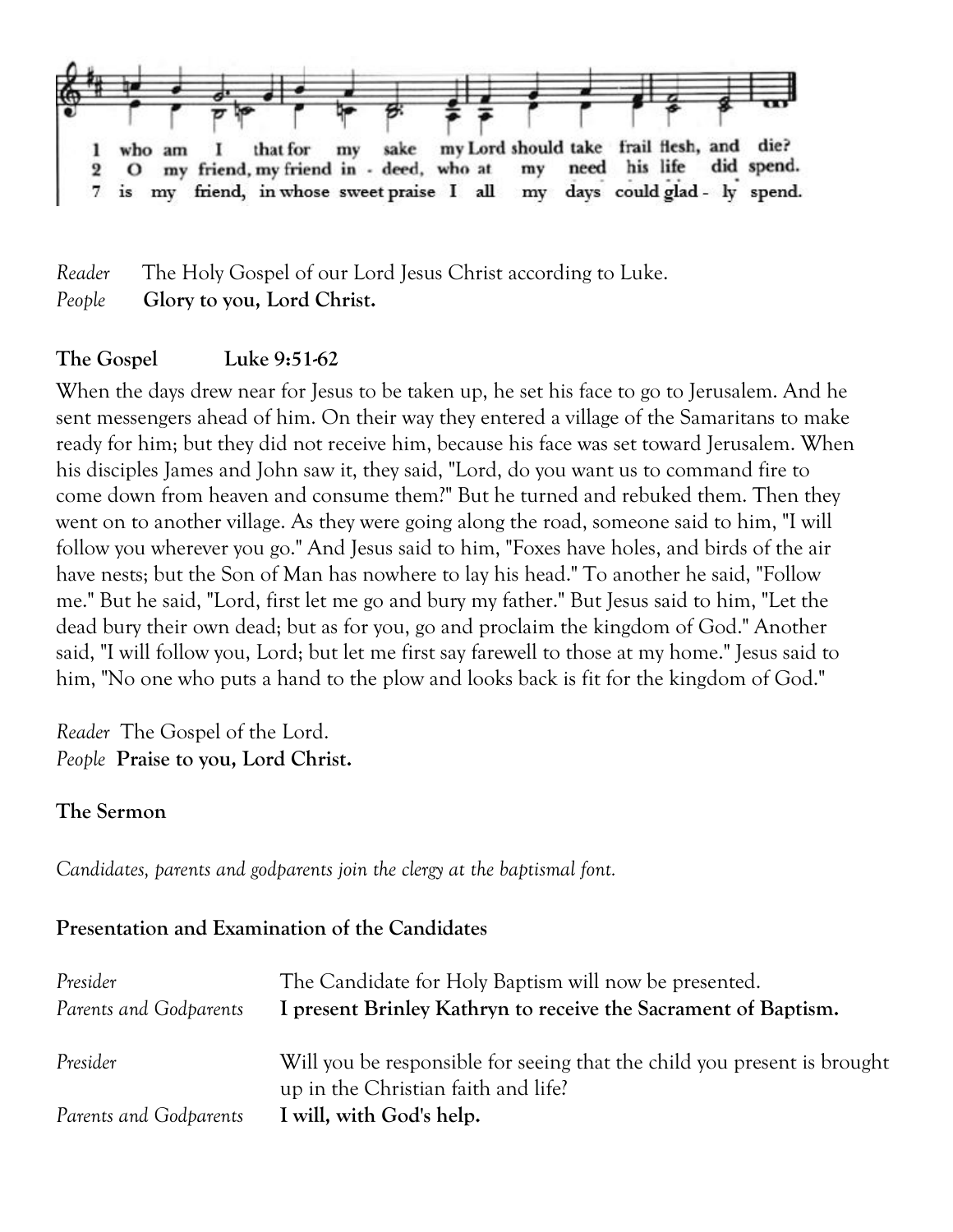| Presider               | Will you by your prayers and witness help this child to grow into the<br>full stature of Christ?                                                                                                                                                 |
|------------------------|--------------------------------------------------------------------------------------------------------------------------------------------------------------------------------------------------------------------------------------------------|
| Parents and Godparents | I will, with God's help.                                                                                                                                                                                                                         |
| Question               | Do you renounce Satan and all the spiritual forces of wickedness that<br>rebel against God?                                                                                                                                                      |
| Answer                 | I renounce them.                                                                                                                                                                                                                                 |
| Question               | Do you renounce the evil powers of this world which corrupt and<br>destroy the creatures of God?                                                                                                                                                 |
| Answer                 | I renounce them.                                                                                                                                                                                                                                 |
| Question<br>Answer     | Do you renounce all sinful desires that draw you from the love of God?<br>I renounce them.                                                                                                                                                       |
| Question<br>Answer     | Do you turn to Jesus Christ and accept him as your Savior?<br>I do.                                                                                                                                                                              |
| Question<br>Answer     | Do you put your whole trust in his grace and love?<br>I do.                                                                                                                                                                                      |
| Question<br>Answer     | Do you promise to follow and obey him as your Lord?<br>I do.                                                                                                                                                                                     |
| Question               | Will you who witness these vows do all in your power to Brinley in her<br>life in Christ?                                                                                                                                                        |
| People                 | We will.                                                                                                                                                                                                                                         |
| Presider               | Let us join with those who are committing themselves to Christ and<br>renew our own baptismal covenant.                                                                                                                                          |
| The Baptismal Covenant |                                                                                                                                                                                                                                                  |
| Presider               | Do you believe in God the Father?                                                                                                                                                                                                                |
| People                 | I believe in God, the Father almighty, creator of heaven and earth.                                                                                                                                                                              |
| Presider               | Do you believe in Jesus Christ, the Son of God?                                                                                                                                                                                                  |
| People                 | I believe in Jesus Christ, his only Son, our Lord,<br>He was conceived by the power of the Holy Spirit<br>and born of the Virgin Mary.<br>He suffered under Pontius Pilate,<br>was crucified, died, and was buried.<br>He descended to the dead. |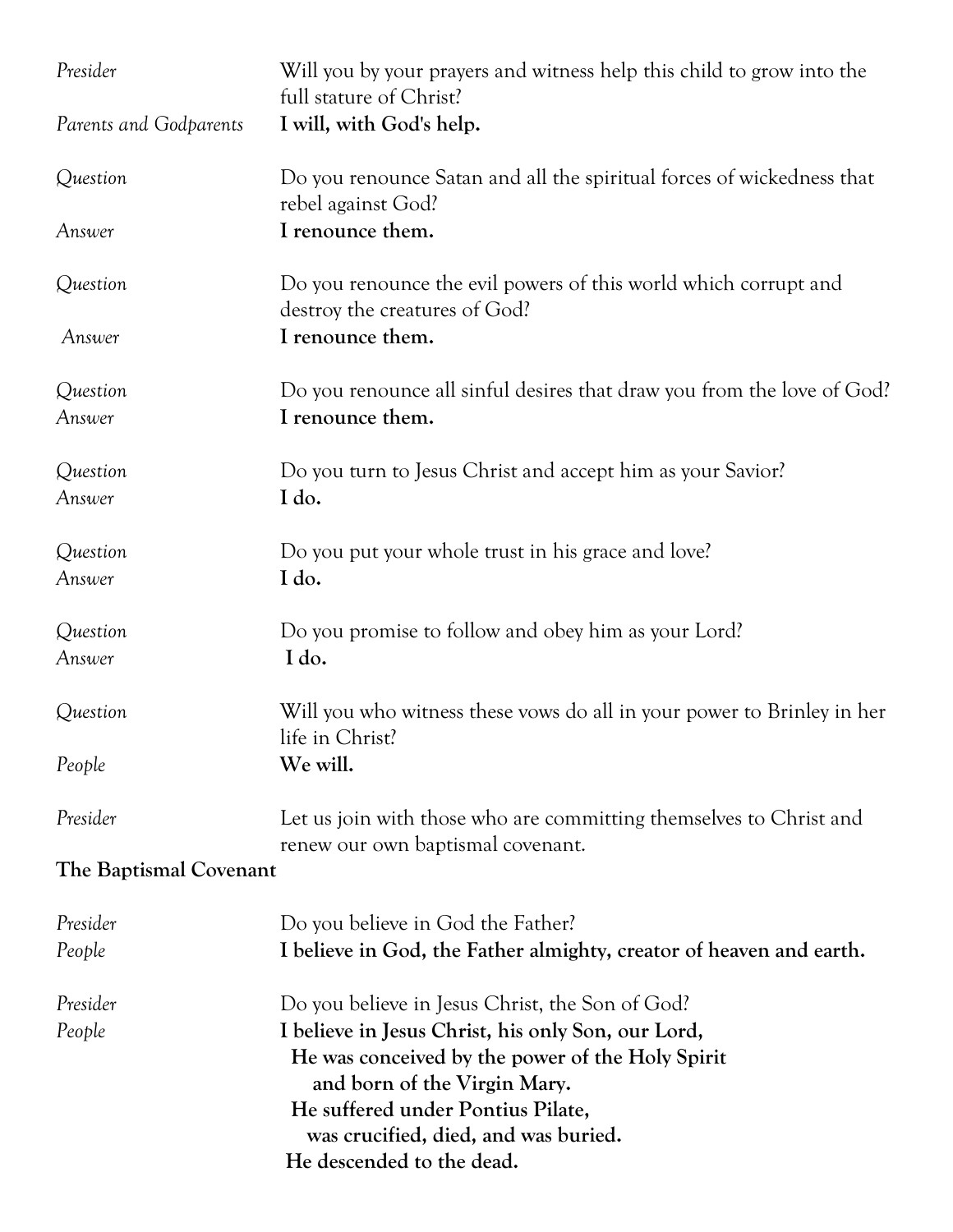|                    | On the third day he rose again.<br>He ascended into heaven,<br>and is seated at the right hand of the Father.<br>He will come again to judge the living and the dead.                                                   |
|--------------------|-------------------------------------------------------------------------------------------------------------------------------------------------------------------------------------------------------------------------|
| Presider<br>People | Do you believe in God the Holy Spirit?<br>I believe in the Holy Spirit,<br>the holy catholic Church,<br>the communion of saints,<br>the forgiveness of sins,<br>the resurrection of the body, and the life everlasting. |
| Presider           | Will you continue in the apostles' teaching and fellowship, in the<br>breaking of the bread, and in the prayers?                                                                                                        |
| People             | I will, with God's help.                                                                                                                                                                                                |
| Presider           | Will you persevere in resisting evil, and, whenever you fall into sin,<br>repent and return to the Lord?                                                                                                                |
| People             | I will, with God's help.                                                                                                                                                                                                |
| Presider           | Will you proclaim by word and example the Good News of God in<br>Christ?                                                                                                                                                |
| People             | I will, with God's help.                                                                                                                                                                                                |
| Presider           | Will you seek and serve Christ in all persons, loving your neighbor as<br>yourself?                                                                                                                                     |
| People             | I will, with God's help.                                                                                                                                                                                                |
| Presider           | Will you strive for justice and peace among all people, and respect the<br>dignity of every human being?                                                                                                                |
| People             | I will, with God's help.                                                                                                                                                                                                |

# **Prayers for the Candidate**

Let us now pray for Brinley who will receive the Sacrament of new birth.

| Presider | Deliver her, O Lord, from the way of sin and death. |
|----------|-----------------------------------------------------|
| People   | Lord, hear our prayer.                              |
| Presider | Open her heart to your grace and truth.             |
| People   | Lord, hear our prayer.                              |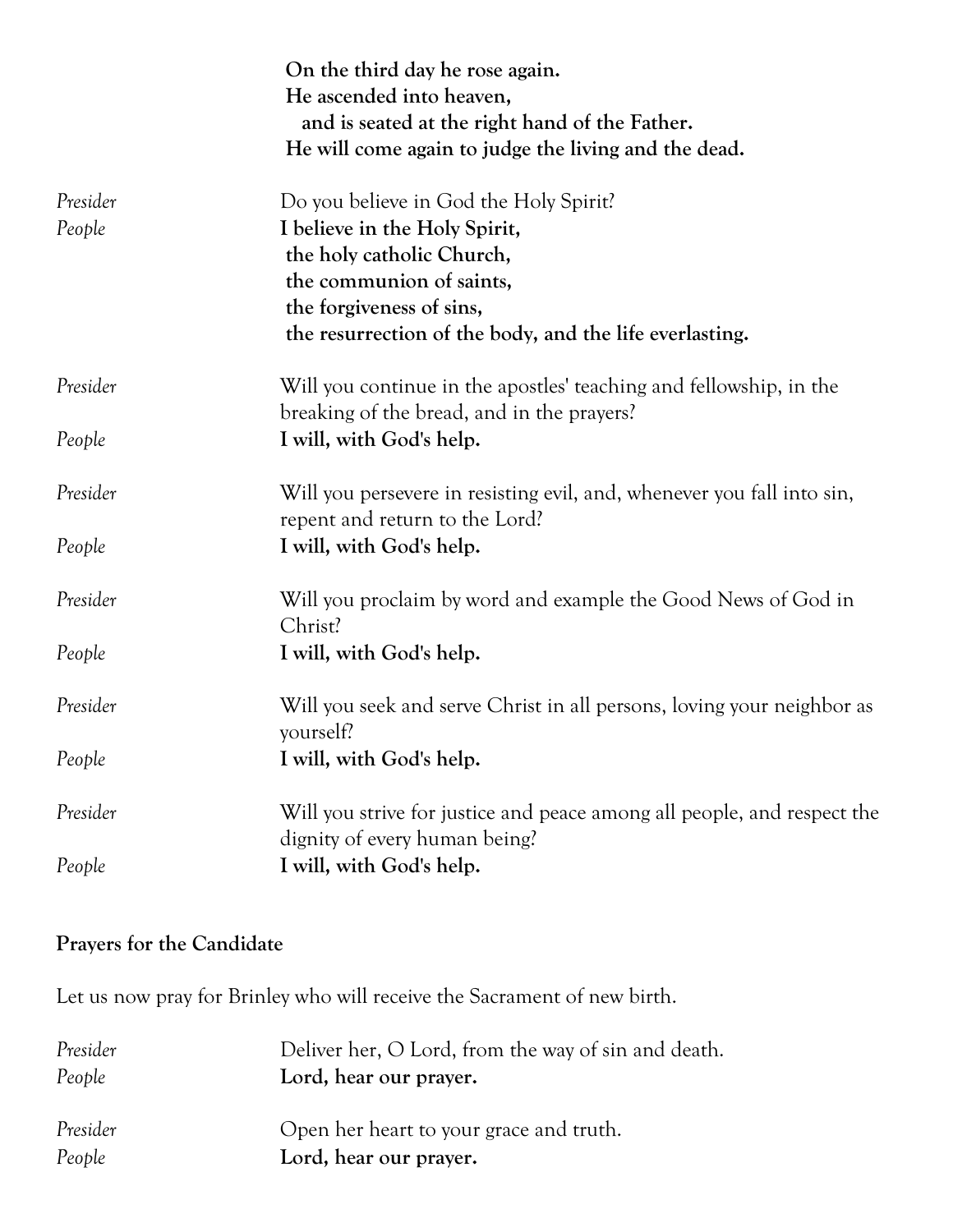| Presider | Fill her with your holy and life-giving Spirit.                                                                                                                                                                       |
|----------|-----------------------------------------------------------------------------------------------------------------------------------------------------------------------------------------------------------------------|
| People   | Lord, hear our prayer.                                                                                                                                                                                                |
| Presider | Keep her in the faith and communion of your holy Church.                                                                                                                                                              |
| People   | Lord, hear our prayer.                                                                                                                                                                                                |
| Presider | Teach her to love others in the power of the Spirit.                                                                                                                                                                  |
| People   | Lord, hear our prayer.                                                                                                                                                                                                |
| Presider | Send her into the world in witness to your love.                                                                                                                                                                      |
| People   | Lord, hear our prayer.                                                                                                                                                                                                |
| Presider | Bring her to the fullness of your peace and glory.                                                                                                                                                                    |
| People   | Lord, hear our prayer.                                                                                                                                                                                                |
| Presider | Grant, O Lord, that all who are baptized into the death of Jesus Christ<br>your Son may live in the power of his resurrection and look for him to<br>come again in glory; who lives and reigns now and forever. Amen. |

### **Thanksgiving over the Water**

| Presider | The Lord be with you.                      |
|----------|--------------------------------------------|
| People   | And also with you.                         |
| Presider | Let us give thanks to the Lord our God.    |
| People   | It is right to give God thanks and praise. |

We thank you, Almighty God, for the gift of water. Over it the Holy Spirit moved in the beginning of creation. Through it you led the children of Israel out of their bondage in Egypt into the land of promise. In it your Son Jesus received the baptism of John and was anointed by the Holy Spirit as the Messiah, the Christ, to lead us, through his death and resurrection, from the bondage of sin into everlasting life.

We thank you, Father, for the water of Baptism. In it we are buried with Christ in his death. By it we share in his resurrection. Through it we are reborn by the Holy Spirit. Therefore in joyful obedience to your Son, we bring into his fellowship those who come to him in faith, baptizing them in the Name of the Father, and of the Son, and of the Holy Spirit.

Now sanctify this water, we pray you, by the power of your Holy Spirit, that those who here are cleansed from sin and born again may continue for ever in the risen life of Jesus Christ our Savior.

To him, to you, and to the Holy Spirit, be all honor and glory, now and for ever. **Amen.**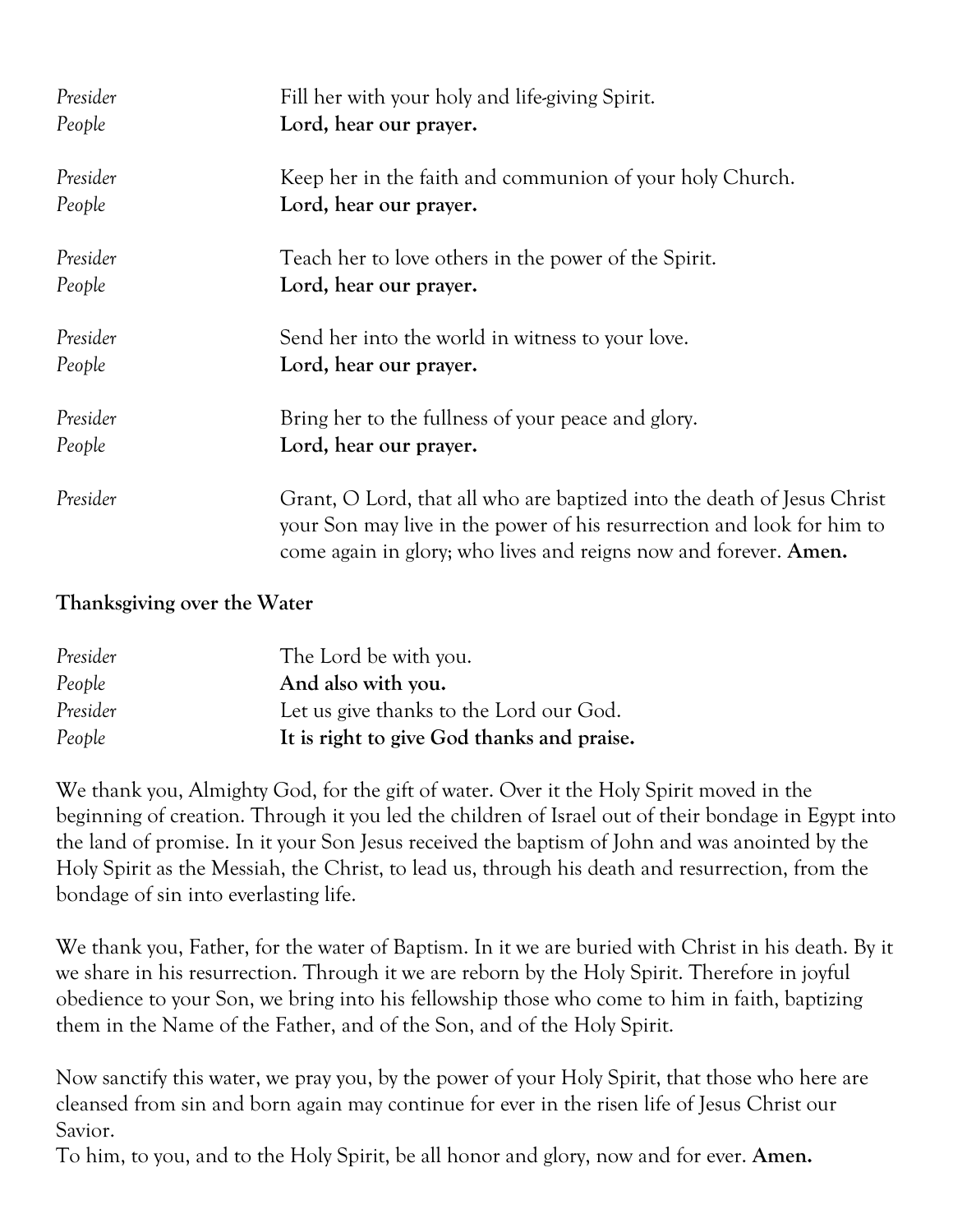### **The Baptism**

Brinley, I baptize you in the Name of the Father, and of the Son, and of the Holy Spirit. **Amen**.

Brinley, you are sealed by the Holy Spirit in Baptism and marked as Christ's own for ever. **Amen.**

Let us pray.

Heavenly Father, we thank you that by water and the Holy Spirit you have bestowed upon your servant the forgiveness of sin, and have raised her to the new life of grace. Sustain her, O Lord, in your Holy Spirit. Give her an inquiring and discerning heart, the courage to will and to persevere, a spirit to know and to love you, and the gift of joy and wonder in all your works. **Amen.**

Let us welcome the newly baptized.

**We receive you into the household of God. Confess the faith of Christ crucified, proclaim his resurrection, and share with us in his eternal priesthood.**

*All stand.*

### **The Peace**

*Presider* The peace of the Lord be always with you. *People* **And also with you.**

Announcements

Commissioning

#### **THE HOLY COMMUNION**

The Offertory

The Offertory Anthem A Prayer of St. Richard of Chichester L.J. White *O holy Jesus, Most merciful redeemer, friend and brother, May I know thee more clearly, Love thee more dearly and follow thee more nearly. Amen. Summer Choir*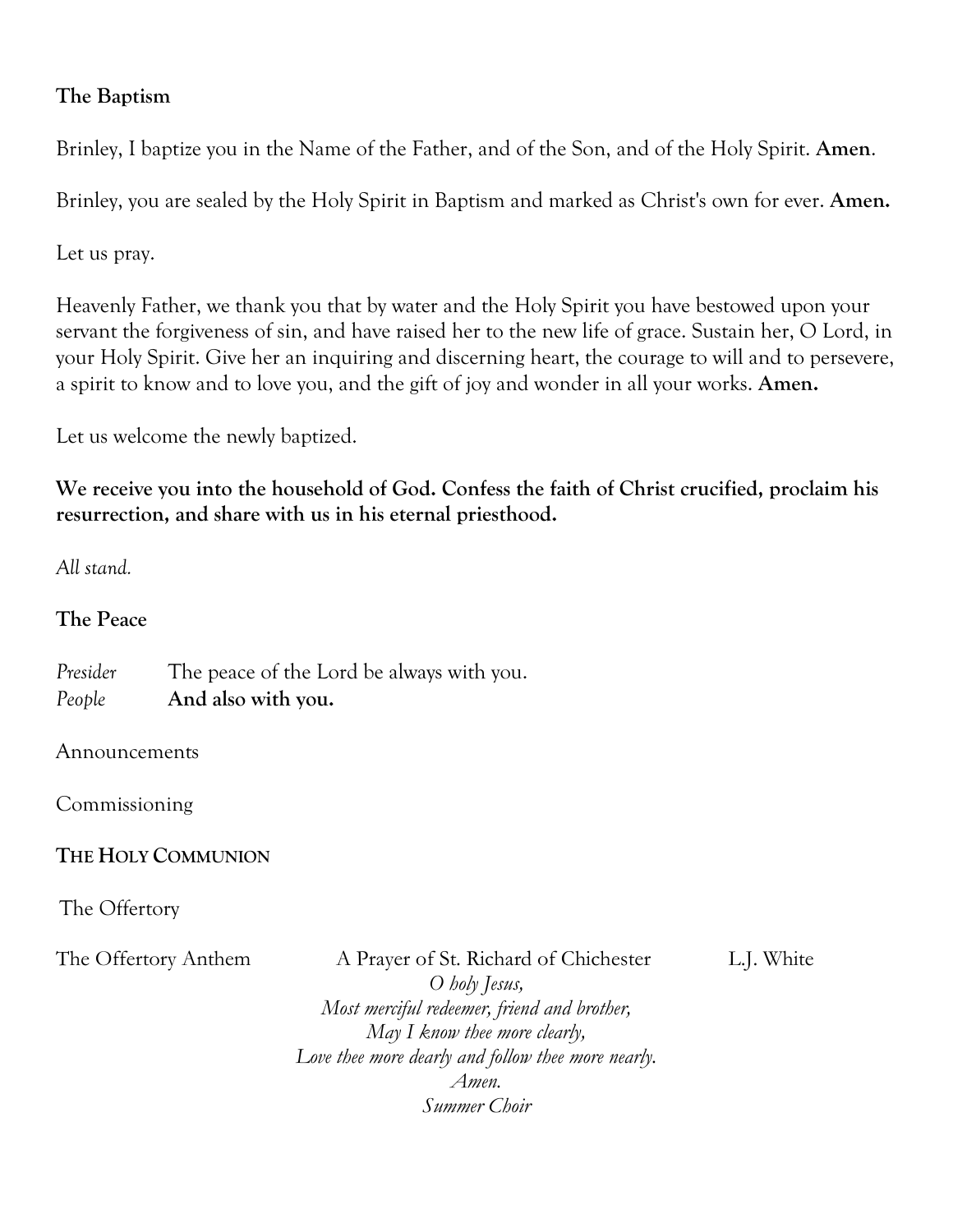

## **The Great Thanksgiving Prayer**

*Presider* The Lord be with you. *People* **And also with you.** *Presider* Lift up your hearts. *People* **We lift them to the Lord.** *Presider* Let us give thanks to the Lord our God. *People* **It is right to give him thanks and praise.**

It is truly right to glorify you, Father, and to give you thanks; for you alone are God, living and true, dwelling in light inaccessible from before time and for ever.

Fountain of life and source of all goodness, you made all things and fill them with your blessing; you created them to rejoice in the splendor of your radiance.

Countless throngs of angels stand before you to serve you night and day; and, beholding the glory of your presence, they offer you unceasing praise. Joining with them, and giving voice to every creature under heaven, we acclaim you, and glorify your Name, as we sing,

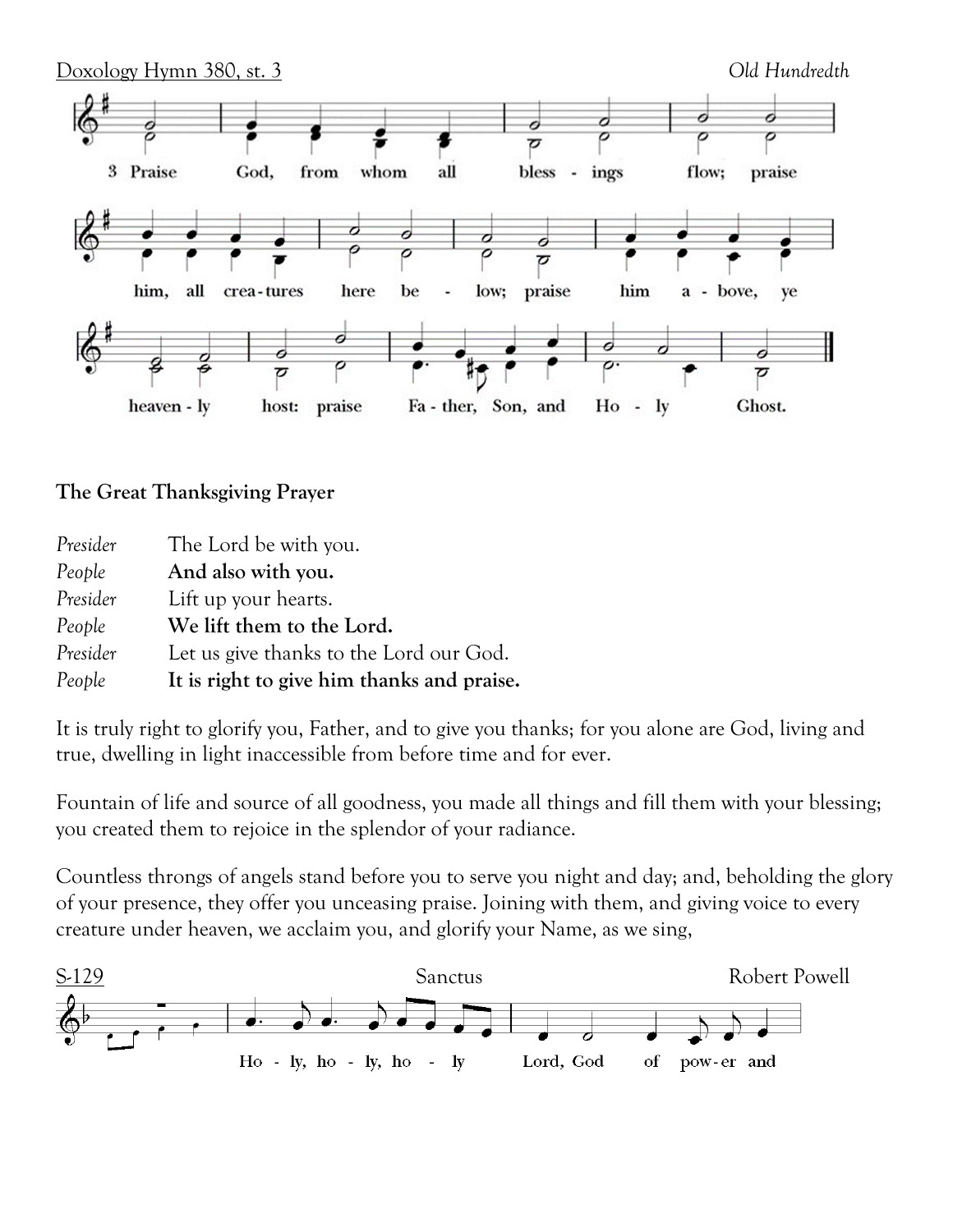

We acclaim you, holy Lord, glorious in power. Your mighty works reveal your wisdom and love. You formed us in your own image, giving the whole world into our care, so that, in obedience to you, our Creator, we might rule and serve all your creatures. When our disobedience took us far from you, you did not abandon us to the power of death. In your mercy you came to our help, so that in seeking you we might find you. Again and again you called us into covenant with you, and through the prophets you taught us to hope for salvation.

Father, you loved the world so much that in the fullness of time you sent your only Son to be our Savior. Incarnate by the Holy Spirit, born of the Virgin Mary, he lived as one of us, yet without sin. To the poor he proclaimed the good news of salvation; to prisoners, freedom; to the sorrowful, joy. To fulfill your purpose he gave himself up to death; and, rising from the grave, destroyed death, and made the whole creation new.

And, that we might live no longer for ourselves, but for him who died and rose for us, he sent the Holy Spirit, his own first gift for those who believe, to complete his work in the world, and to bring to fulfillment the sanctification of all.

When the hour had come for him to be glorified by you, his heavenly Father, having loved his own who were in the world, he loved them to the end; at supper with them he took bread, and when he had given thanks to you, he broke it, and gave it to his disciples, and said, "Take, eat: This is my Body, which is given for you. Do this for the remembrance of me."

After supper he took the cup of wine; and when he had given thanks, he gave it to them, and said, "Drink this, all of you: This is my Blood of the new Covenant, which is shed for you and for many for the forgiveness of sins. Whenever you drink it, do this for the remembrance of me."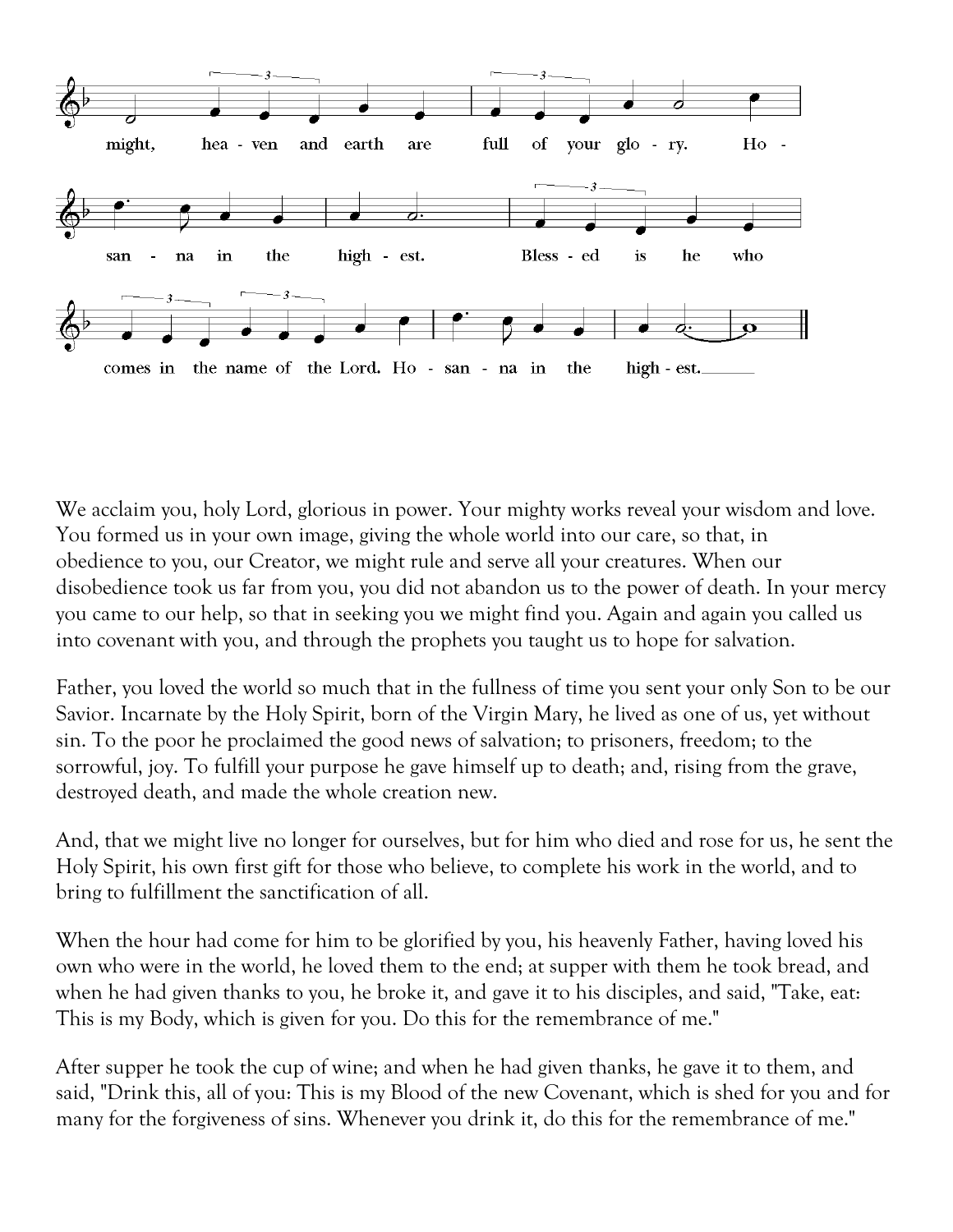Father, we now celebrate this memorial of our redemption. Recalling Christ's death and his descent among the dead, proclaiming his resurrection and ascension to your right hand, awaiting his coming in glory; and offering to you, from the gifts you have given us, this bread and this cup, we praise you and we bless you.

### *Celebrant and People*

**We praise you, we bless you, we give thanks to you, and we pray to you, Lord our God.**

Lord, we pray that in your goodness and mercy your Holy Spirit may descend upon us, and upon these gifts, sanctifying them and showing them to be holy gifts for your holy people, the bread of life and the cup of salvation, the Body and Blood of your Son Jesus Christ.

Grant that all who share this bread and cup may become one body and one spirit, a living sacrifice in Christ, to the praise of your Name.

Remember, Lord, your one holy catholic and apostolic Church, redeemed by the blood of your Christ. Reveal its unity, guard its faith, and preserve it in peace.

And grant that we may find our inheritance with Mary and David and all the saints who have found favor with you in ages past. We praise you in union with them and give you glory through your Son Jesus Christ our Lord.

Through Christ, and with Christ, and in Christ, all honor and glory are yours, Almighty God and Father, in the unity of the Holy Spirit, for ever and ever. **Amen.**

And now, as our Savior Christ has taught us, we are bold to say,

**Our Father, who art in heaven, hallowed be thy Name, thy kingdom come, thy will be done, on earth as it is in heaven. Give us this day our daily bread. And forgive us our trespasses, as we forgive those who trespass against us. And lead us not into temptation, but deliver us from evil. For thine is the kingdom, and the power, and the glory, for ever and ever. Amen.**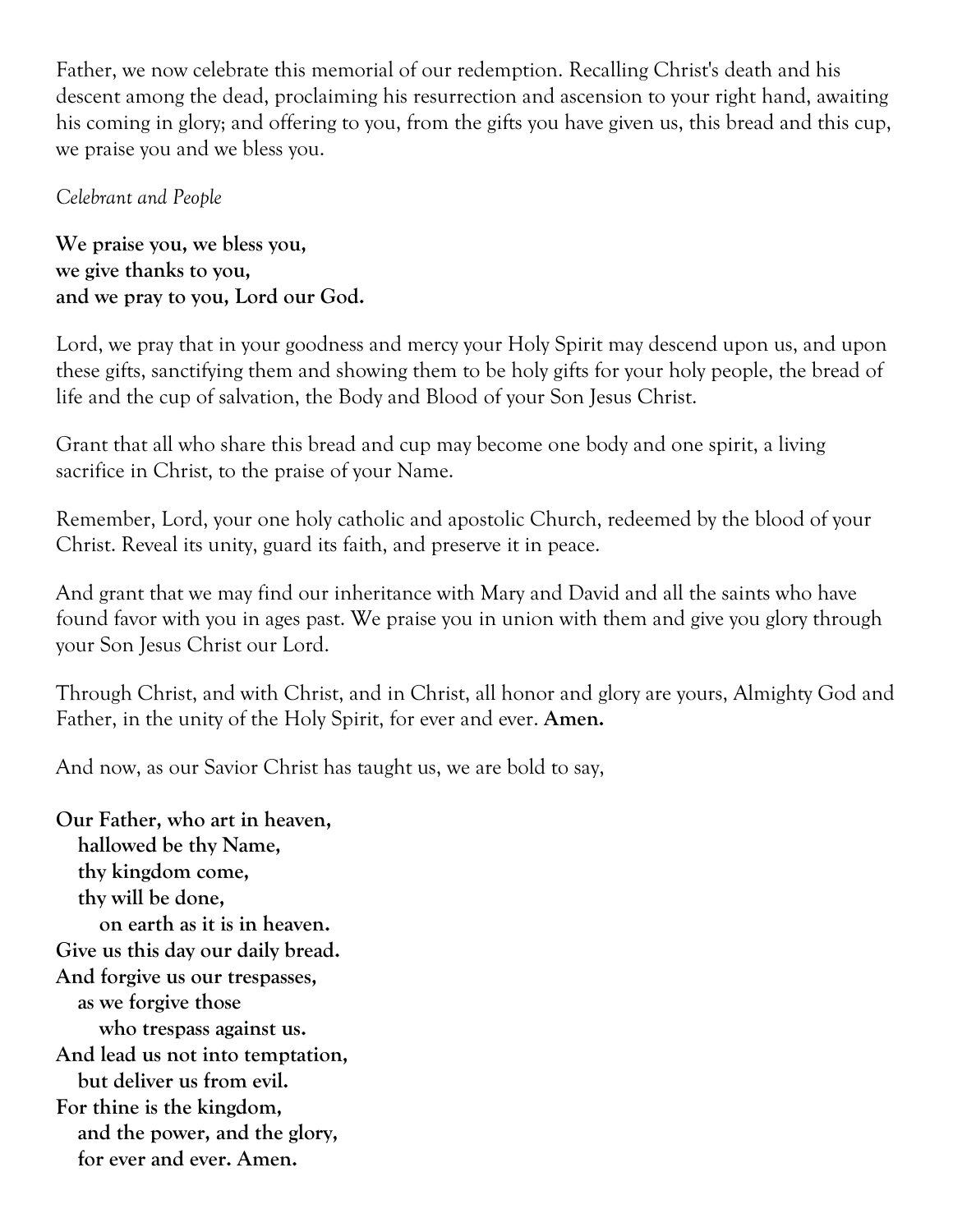#### The Breaking of the Bread

# *Celebrant* Alleluia. Christ our Passover is sacrificed for us.  *People* **Therefore let us keep the feast. Alleluia.**



*Celebrant* The gifts of God for the people of God. Take them in remembrance that Christ died for you and feed on him in your hearts by faith with thanksgiving.

#### **The Communion**

#### **Music at the Communion**

 *The congregation is encouraged to join in singing the hymns.*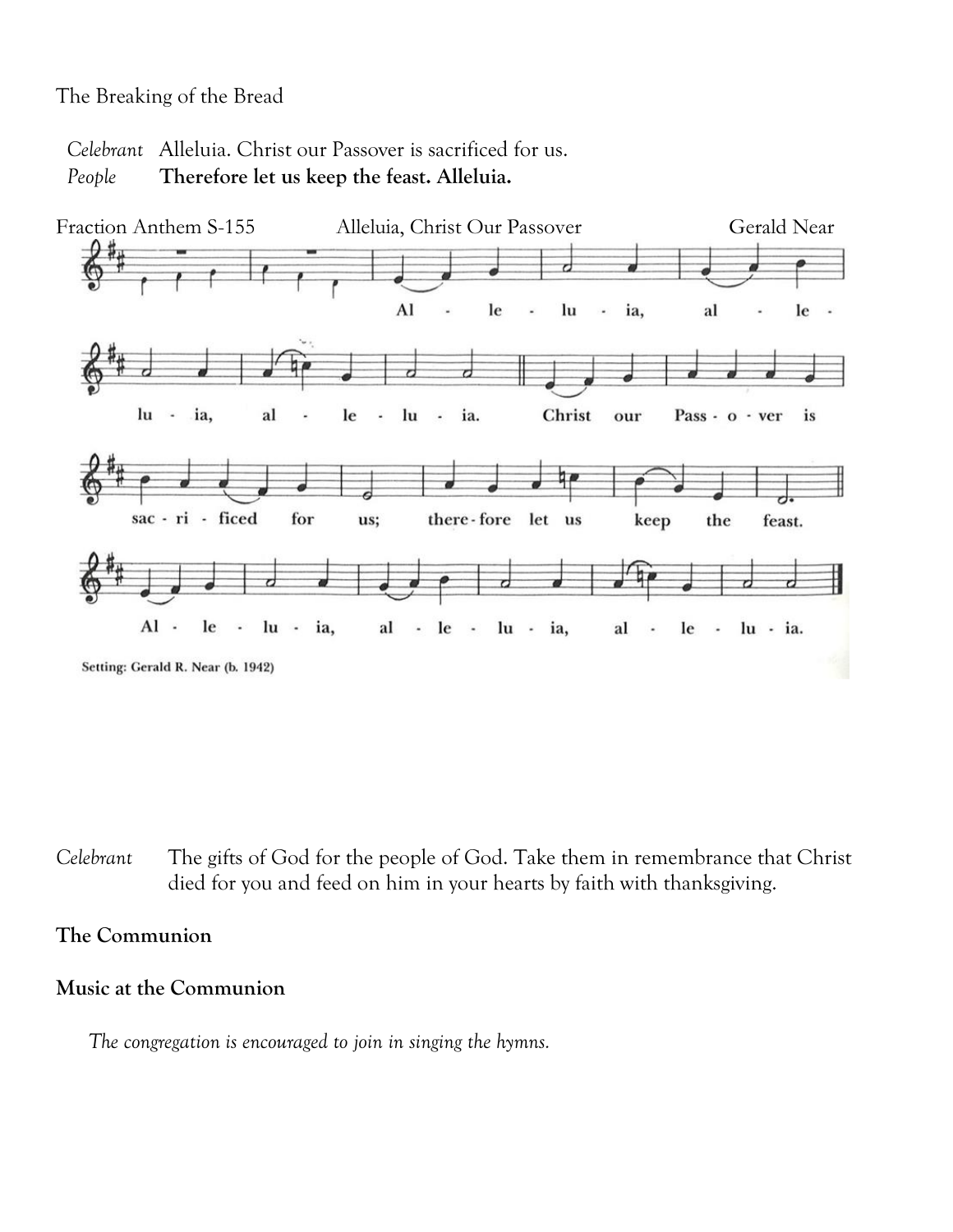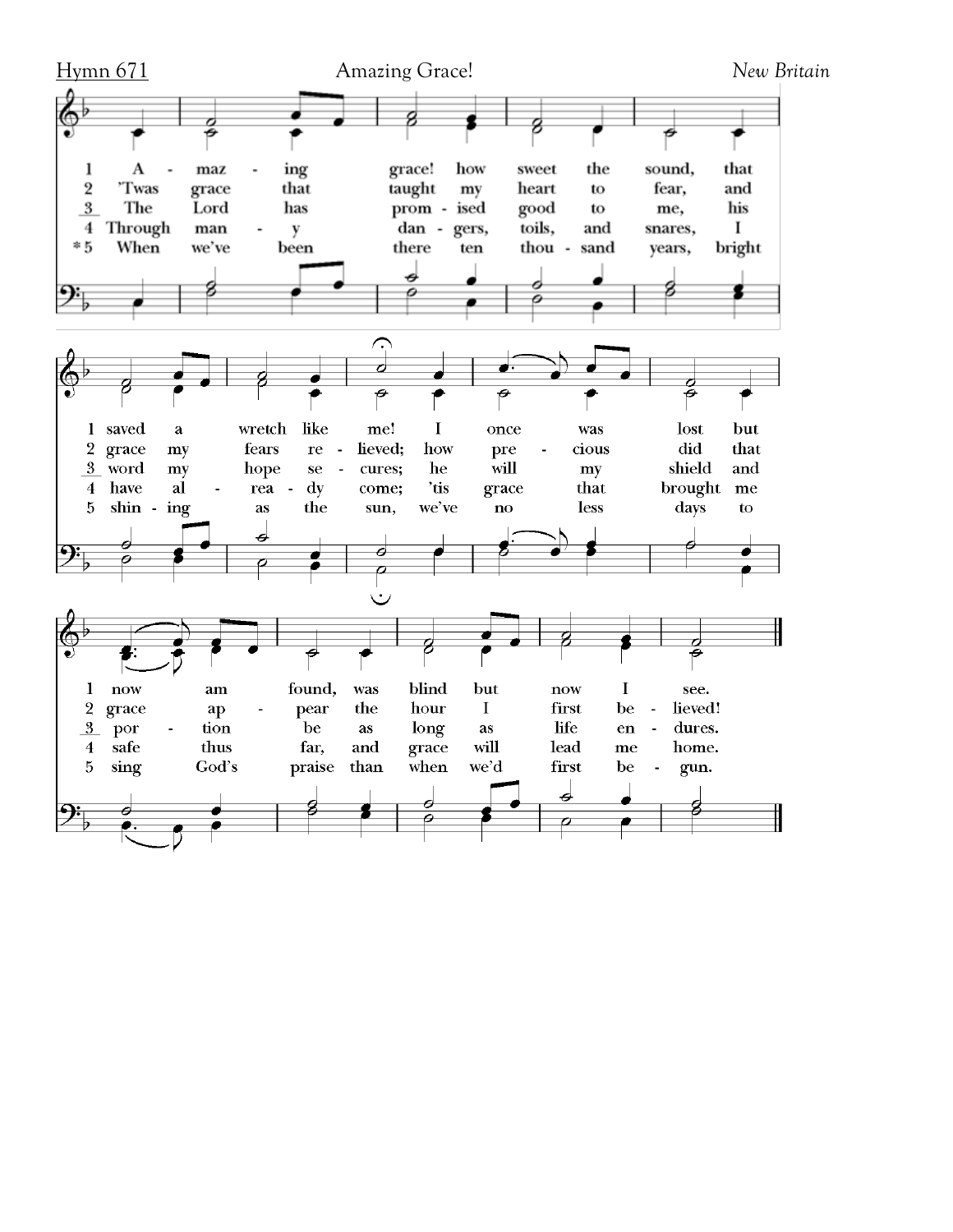WLP 810 **WLP 810** *You, Who Dwell in the Shelter* Michael Joncas

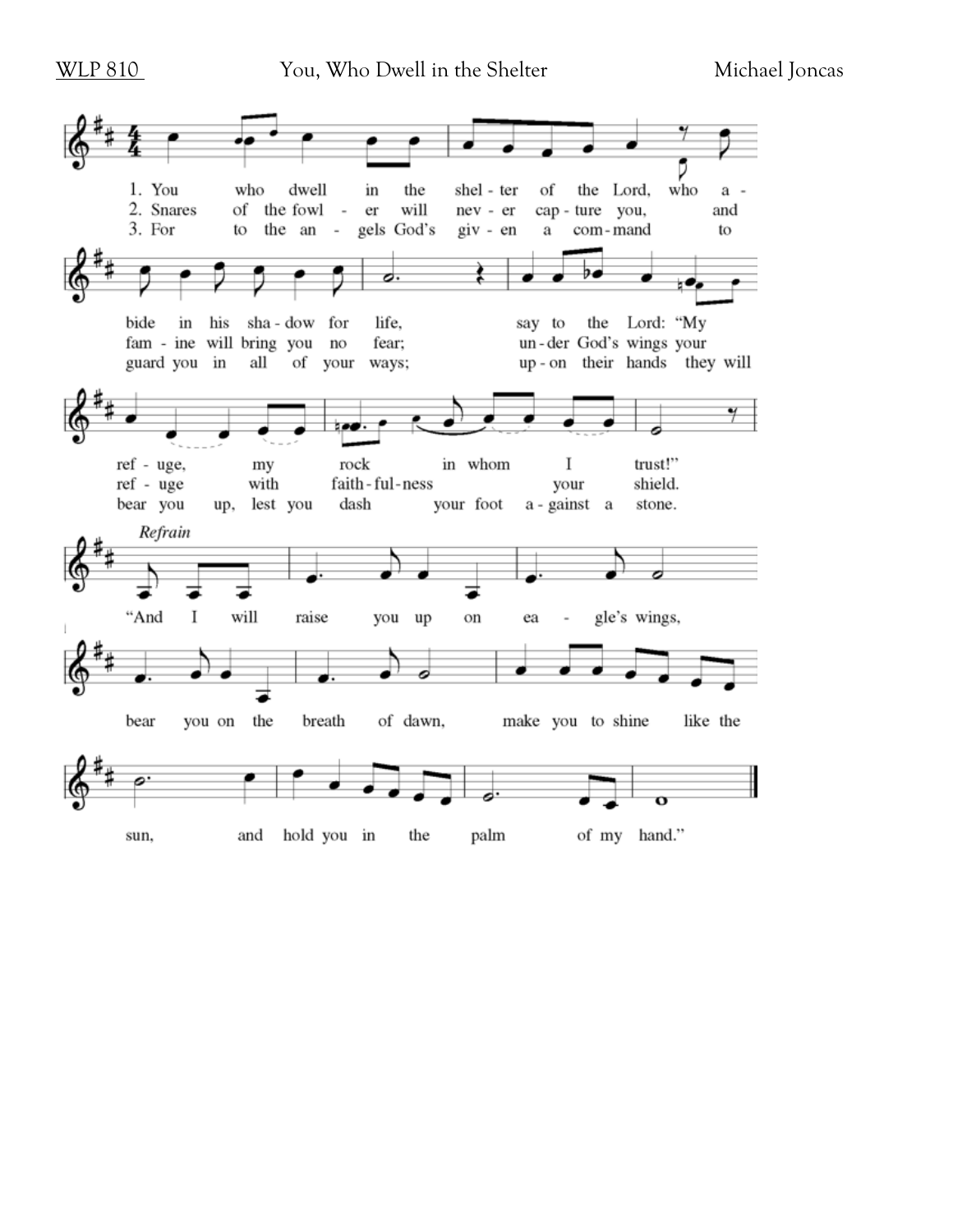# **The Post Communion Prayer**

Let us pray.

### *Celebrant and People*

## **The Post Communion Prayer**

**Eternal God, heavenly Father, you have graciously accepted us as living members of your Son our Savior Jesus Christ, and you have fed us with spiritual food in the Sacrament of his Body and Blood. Send us now into the world in peace, and grant us strength and courage to love and serve you with gladness and singleness of heart; through Christ our Lord. Amen.**

### **The Blessing**

The peace of God that passes all understanding keep your hearts and minds in the love of God and of God's Son, Jesus Christ; and the blessing of God Almighty, the Father, the Son, and the Holy Spirit, be among you, and remain with you always. **Amen.**